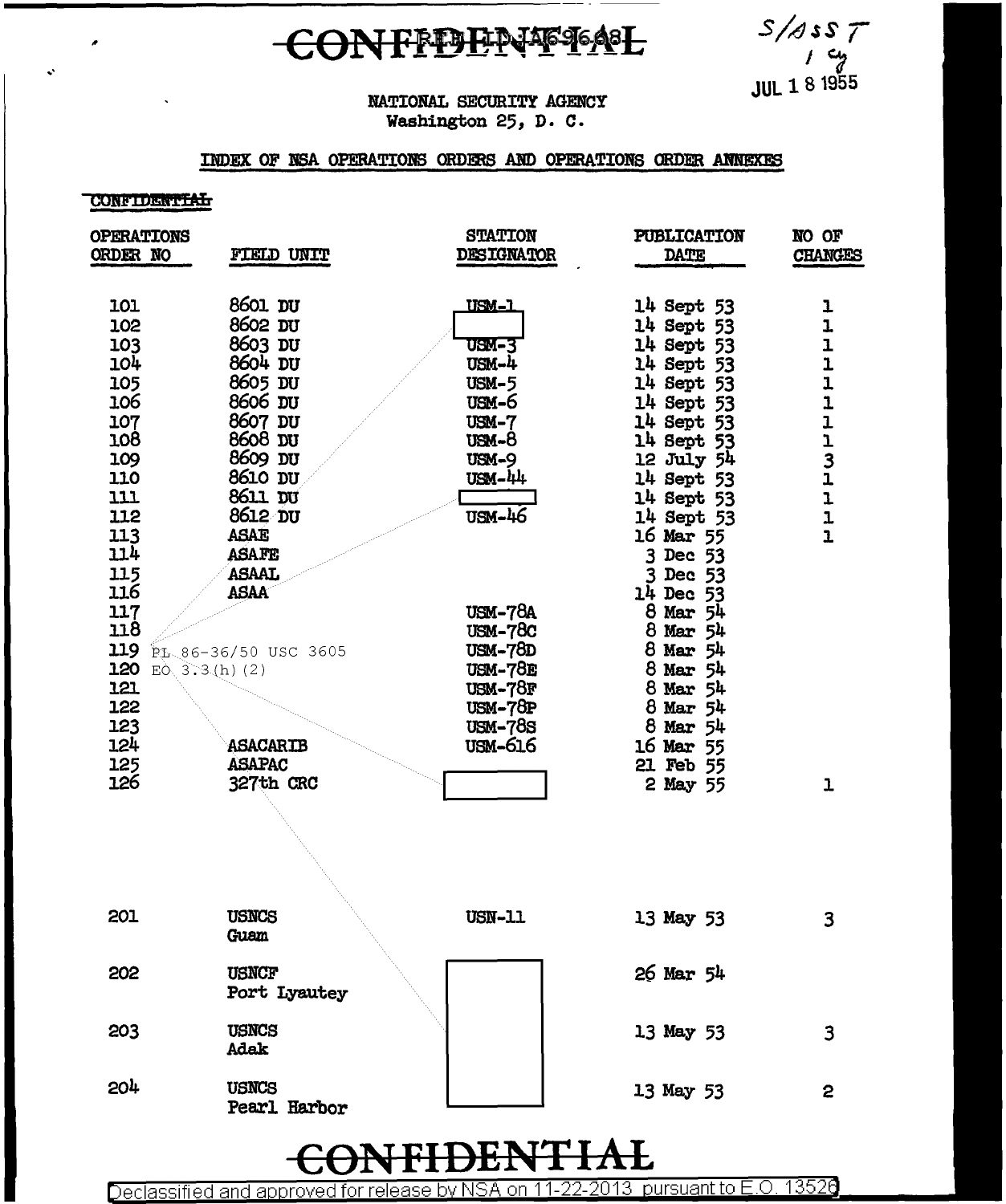# CONFIDENTING

### INDEX OF NSA OPERATIONS ORDERS AND OPERATIONS ORDER ANNEXES (Cont.)

#### CONFIDENTIAL

| <b>OPERATIONS</b><br>ORDER NO. | FIELD UNIT                        | <b>STATION</b><br><b>DESIGNATOR</b> | PUBLICATION<br>DATE | NO. OF<br><b>CHANGES</b> |
|--------------------------------|-----------------------------------|-------------------------------------|---------------------|--------------------------|
| 207                            | <b>USNCS</b><br>Charleston, S. C. | $USN-18$                            | 13 May 53           | 3                        |
| 208                            | <b>USNCS</b><br>San Juan          | <b>USN-19</b>                       | 13 May 53           | 3                        |
| 209                            | <b>USNCS</b><br>Boston            | <b>USN-20</b>                       | 13 May 53           | 3                        |
| 210                            | <b>USNCS</b><br>San Francisco     | <b>USN-26</b>                       | 13 May 53           | 3                        |
| 211                            | <b>USNCF</b><br>Yokosuka          |                                     | 13 May 53           | 3                        |
| 212                            | <b>USNSGD</b><br>Bremerhaven      | USN-40                              | 10 Sept 54          | $\overline{2}$           |
| 213                            | USNCS<br>Philippines              | <b>USN-27</b>                       | 23 July 54          | $\mathbf{2}$             |
| 21 <sup>h</sup>                | NSGD<br>COMFLC                    | <b>USN-21</b>                       | 13 June 55          |                          |

PL 86-36/50 USC 3605  $E0$  3.3 (h) (2)

| 301 | <b>USAFSS</b> |               | 15 Feb 54    | 5. |
|-----|---------------|---------------|--------------|----|
| 302 | 6920th S.W.   |               | $5$ Jan $54$ |    |
| 303 | 6910th S.G.   |               | 26 June 53   | 4  |
| 304 | 6981st RSM    |               | 29 June 53   |    |
| 305 | 6911th RSM    | <b>USA-33</b> | 29 June 53   |    |
| 306 | 6951st RSM    |               | 29 June 53   |    |
| 307 | 6912th RSM    | <b>USA-52</b> | 29 June 53   |    |
| 308 | 6934th RSM    | USA-56        | 29 June 53   |    |
| 309 | 6952nd RSM    | <b>USA-55</b> | 29 June 53   |    |
| 310 | 6913th RSM    | <u>USA-53</u> | 29 June 53   |    |
| 311 | 6921st RSM    |               | 29 June 53   |    |
| 312 | 6922nd RSM    | USA-54        | 29 June 53   |    |

 $-2-$ 

## CONFIDENTIAL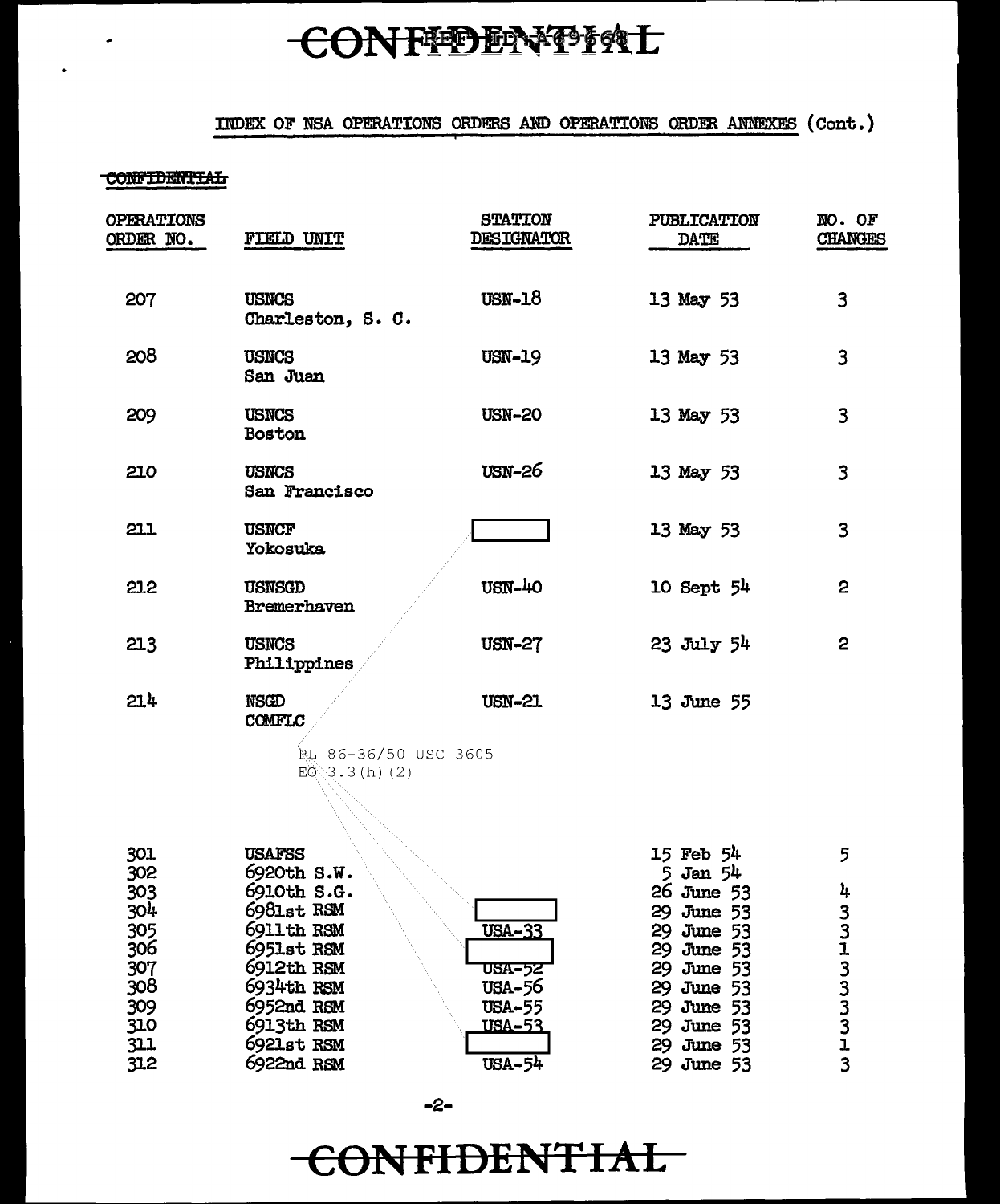# CONFIDENTIAL

### INDEX OF NSA OPERATIONS ORDERS AND OPERATIONS ORDER ANNEXES (Cont.)

#### -GONFIDENTIAL

 $\epsilon$ 

| FIELD UNIT        | <b>STATION</b><br><b>DESIGNATOR</b>              | <b>DATE</b>                                                                       | NO. OF<br><b>CHANGES</b>                                                                                            |
|-------------------|--------------------------------------------------|-----------------------------------------------------------------------------------|---------------------------------------------------------------------------------------------------------------------|
| 6925th<br>6983rd  | <b>USA-57</b><br><b>USA-58</b><br><b>USA-82B</b> |                                                                                   | 4<br>$\overline{1}$                                                                                                 |
| FU/PAC<br>FU/LANT | <b>USF-61</b>                                    |                                                                                   | $\frac{1}{2}$                                                                                                       |
|                   |                                                  |                                                                                   |                                                                                                                     |
| <b>TITLE</b>      |                                                  |                                                                                   | NO. OF<br><b>CHANGES</b>                                                                                            |
|                   |                                                  | USM-1<br><b>ASAE</b><br><b>ASAE</b><br><b>ASAE</b><br><b>ASAE</b><br><b>ASAFE</b> | $\overline{1}$                                                                                                      |
|                   |                                                  | <b>USN-39</b><br><b>USN-39</b><br><b>USN-40</b>                                   | $\frac{2}{1}$                                                                                                       |
|                   |                                                  | EQ $3.3(h)(2)$<br>PL 86-36/50 USC 3605                                            | <b>PUBLICATION</b><br>29 June 53<br>$22$ Jan $54$<br>$24$ Jan 55<br>3 Dec 53<br>7 Feb 55<br>29 Mar 54<br>FIELD UNIT |

**CONFIDENTIAL**